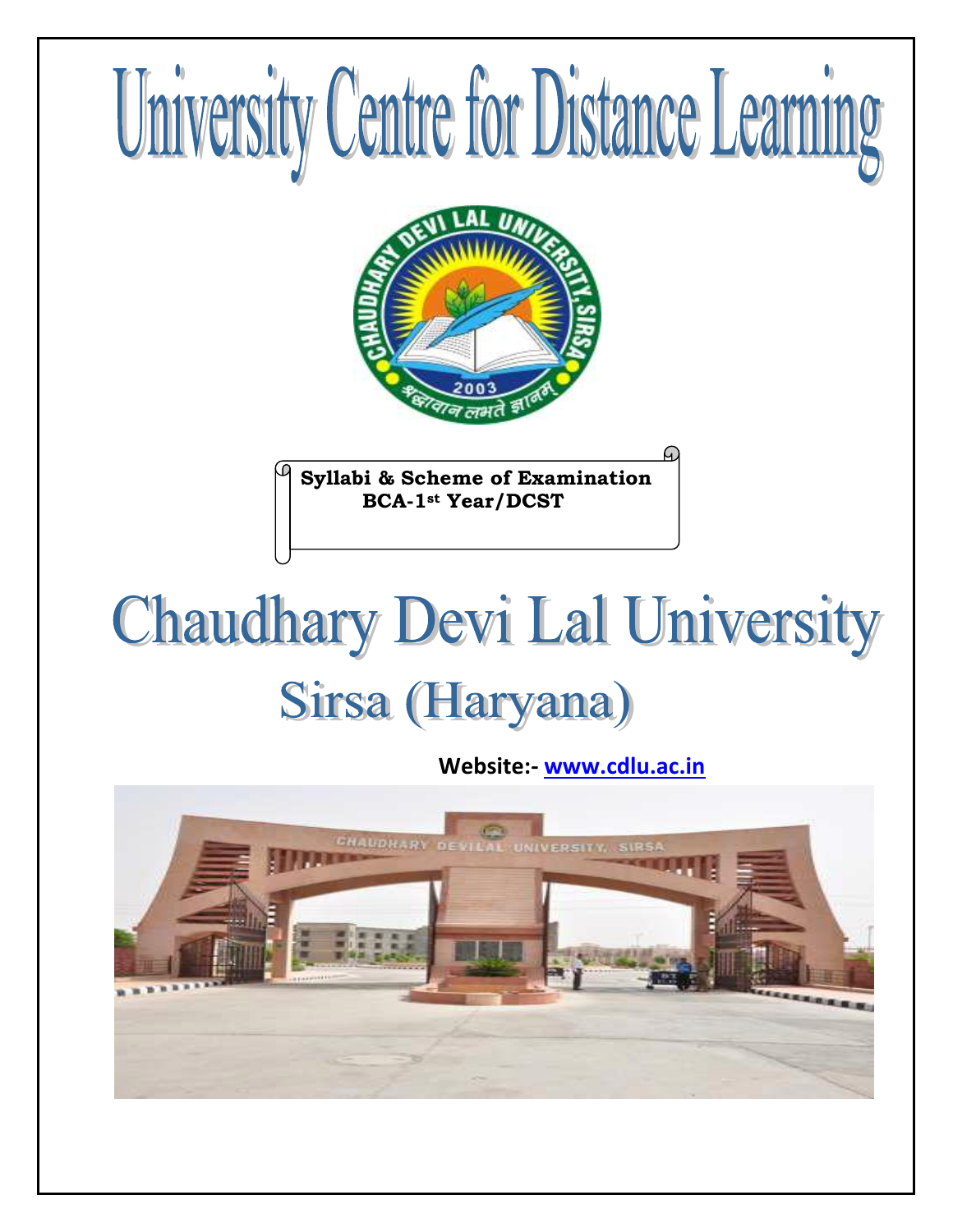## **SCHEME OF EXMINATION**

## **1. Bachelor of Computer Applications- First Year**

## **2. One Year Diploma in Computer Science and Technology**

| Paper<br>Code | Course Nomenclature            | Ext.<br>Ass. | Inter.<br>Ass. | Time   |
|---------------|--------------------------------|--------------|----------------|--------|
| 108           | Fundamentals of IT             | 70           | 30             | 3 Hrs. |
| 109           | <b>PC Software</b>             | 70           | 30             | 3 Hrs. |
| 110           | Programming                    |              |                |        |
|               | Fundamentals using C           | 70           | 30             | 3 Hrs. |
| 111           | Mathematical Foundation of     |              |                |        |
|               | <b>Computer Science</b>        | 70           | 30             | 3 Hrs. |
| 112           | Internet and Web Designing     | 70           | 30             | 3 Hrs. |
| 113           | Software Lab-I                 |              |                |        |
|               | (based on BCA/DCA-110)         | 70           | 30             | 3 Hrs. |
| 114           | Software Lab-II                |              |                |        |
|               | (based on BCA I DCA-109 & 112) | 70           | 30             | 3 Hrs. |
|               |                                |              |                |        |

**TOTAL MARKS 700** 

Eight questions will be set by the examiners covering the whole syllabus. Students are required to attempt any five questions in all. All questions carry equal marks. Each theory paper will be of three hours duration. Minimum pass marks are 35 in each theory paper and practical( 40 marks) and aggregate 40 %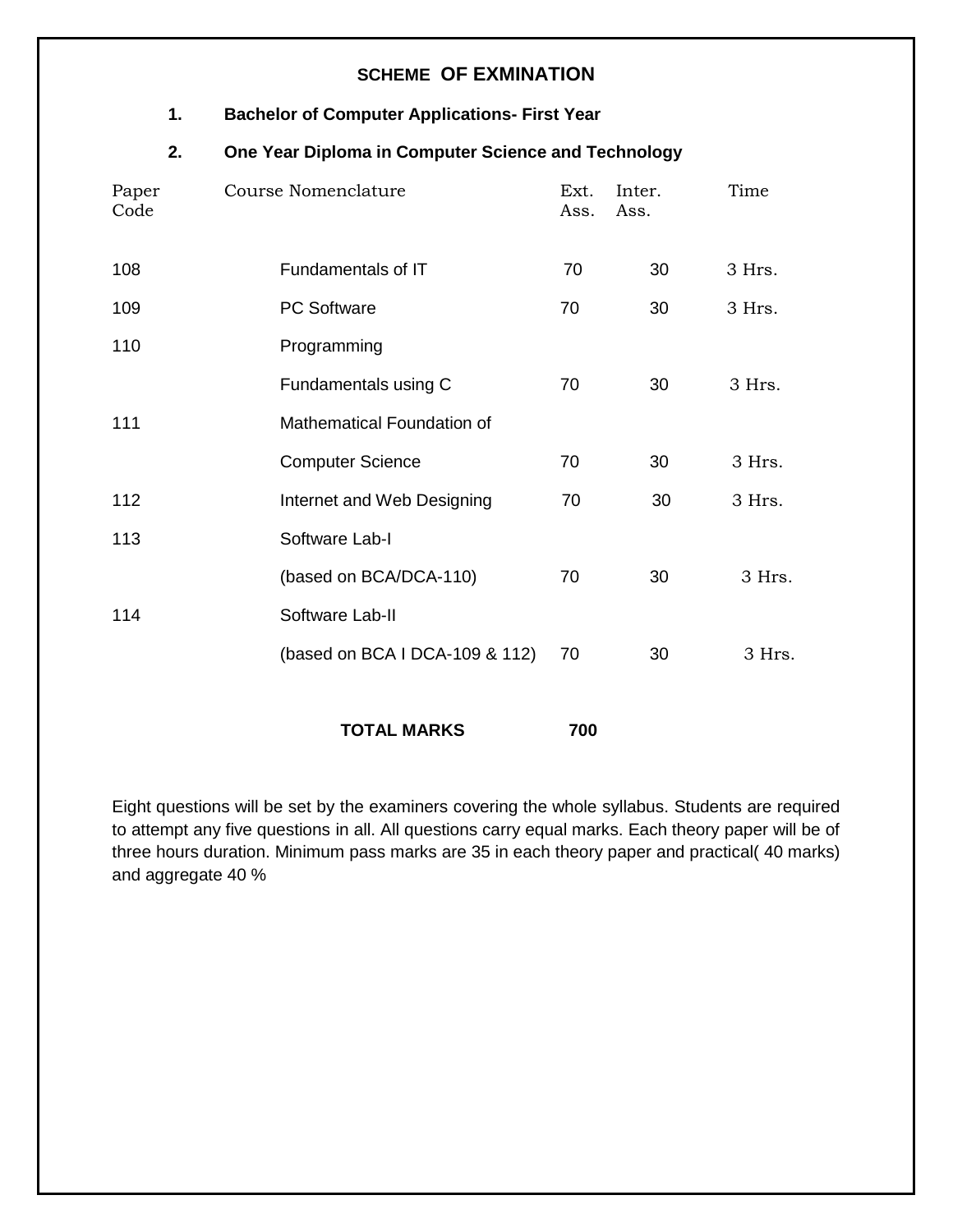## **FUNDAMENTALS OF IT**

Total Time: 3Hours Maximum Marks: 70 Minimum Marks:30

**Note:** Eight questions will be set by the, examiners covering the whole syllabus. Students are required to attempt any five questions in all. All questions carry equal marks.

Introduction to Information Technology, concept of bit and byte, binary, octal, decimal and hexa-decimal number systems and their conversion, data representation, complement form, BCD codes, fixed point and floating point representation

Computer and its components, mini computer, micro computer, personal computer, super computer, note book! laptop, networking of computers, Local Area Network, Metropolitan Area Network, Wide Area Network, network topologies: Bus, Ring, Star, Mesh and Hybrid, Internet and Intranet, modem.

**Memory Organization :** Memory hierarchy, RAM, ROM, dynamic RAM, flash memory,' secondary memory and its characteristics, hard disk drives, cache memory and its organization, floppy drive and CD/DVD drive.

**Peripheral devices:** common input and output devices, printer, plotter, scanner, joy stick, web camera, touch panel, light pen and card reader.

Text Book:

- \* Mano M Morris, Digital Logic and Computer Design, PH India Pvt. Ltd. 2000.
- \* Rajaraman V., Radhakrishan T.; An Introduction To Digital Computer Design, Prentice Hall of India Pvt. Ltd. 4<sup>th</sup> Ed.
- \* P.K. Sinha, Computer Fundamental, BPB Publication.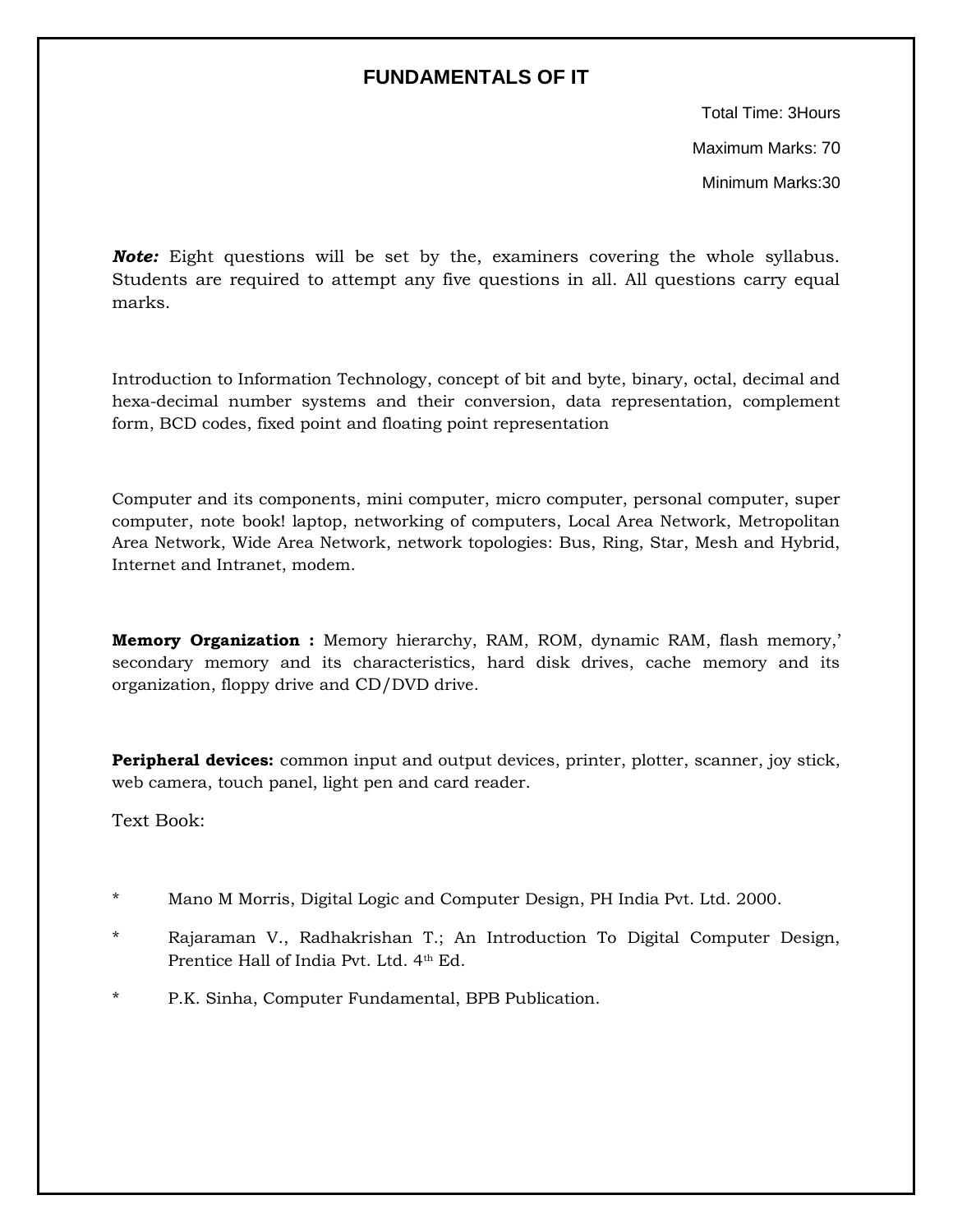# **PC SOFTWARE**

Total Time: 3Hours

Maximum Marks: 70

Minimum Marks:35

Note: Eight questions will be set by the, examiners covering the whole syllabus. Students are required to attempt any five questions in all. All questions carry equal marks.

History of Computer, Generation of Computer, Classification of Computer, Application of Computer, Computer archicture and organization, concept of operating system, Computer language, networking concept.

Disk Operating System, Internal and External DOS Commards, configuring DOS and Batch files.

**Windows basics:** History of Windows, Starting Windows, Desktop, maximizing, minimizing, restoring and closing a window, using the start menu, control panel, man-aging multiple windows, arranging icons on the desktop, creating a new folder, logging off and shutting down windows, using notepad, calculator, WordPad.

**Word:** What is word processing, advantages of using word processing, starting word, creating a document, saving a document, printing a document, Editing a document, selecting Text, deleting Text, undoing and redoing Changes.

**Formatting Text Paragraph:** Formatting text, paragraph formatting, using bullets and numbering in paragraphs.

**Enhancing a document:** Page Setup, inserting page breaks, looking at a document m different views, using Headers and footers, using tabs, using mail-merge.

**MS-Excel :** What is Excel, starting started with Excel, editing cells and using commands and functions. Moving and copying, inserting and deleting rows and columns, printing a worksheet.

**MS-Power Point:** What is Power point, creating a presentation, power point views, running a slide show, printing a presentation?

#### **Text Books:**

\* R K Taxali, PC Software for Windows made' simple, Tata McGraw Hill Publishing Company Limited, New Delhi.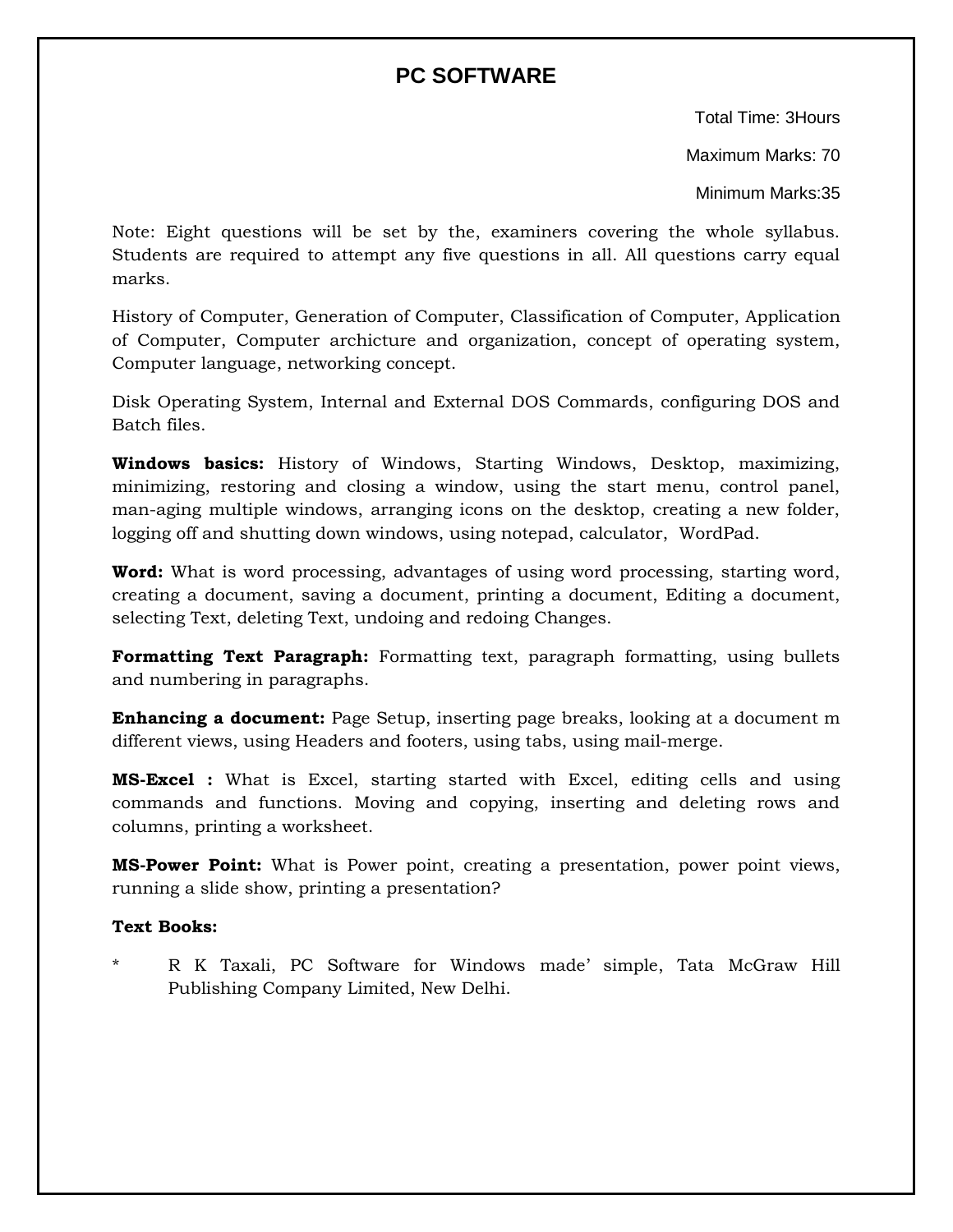# **PROGRAMMING FUNDAMENTALS USING C**

Total Time: 3Hours

Maximum Marks: 70

Minimum Marks : 35

Note: Eight questions will be set by the, examiners covering the whole syllabus. Students are required to attempt any five questions in all. All questions carry equal marks.

**Programming fundamentals':** problem definition, algorithms, flow charts and their symbols, introduction to compiler, interpreter, debuggers, assembler, linker and loader and their inter relationship. Machine-, Assembly-, High Level- Language.

**Elements of C**: Character set,. identifier and keywords, data type, declaration and definition. formatted input/output, expressions.

**Operators:** Arithmetic, relation, logical, bit wise, unary, assignment and conditional operators their hierarchy and associatively.

**Control statements:** selection, sequencing, if and switch statement; Repetition for, while loops do while loop; break, continue, goto.

Arrays, runctions, including recursive functions, program organization: local and exter-nal variables and scope; pointers & arrays.

**Strings:** strings literals, string variables, I/O of strings, arrays of strings; applications.

#### **Text Books:**

- Using Infonnation Technology, 5th Edi, Brian K Williams & Stacey C. Sawyer, 2003, TMH
- \* The C Programming Language by Dennis M Ritchie, Brian W. Kemigham, 1988, PHI.
- C Proggramming -A modern approach by K.N.King. 1996, WW Norton  $\&$  Co.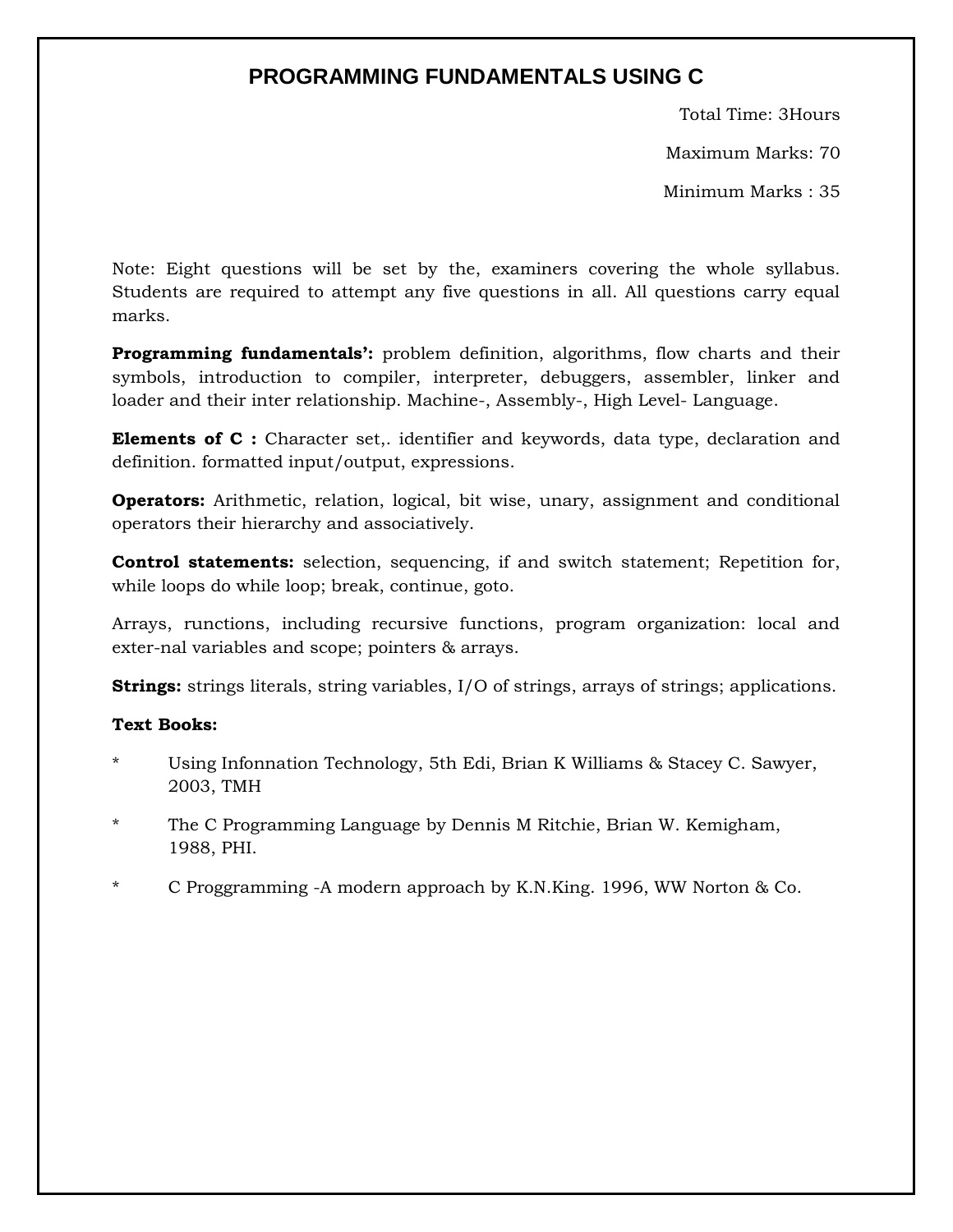## **MATHEMATICAL FOUNDATION OF COMPUTER SCIENCE**

Total Time: 3Hours Maximum Marks:70 Minimum Marks:35

Note: Eight questions will be set by the, examiners covering the whole syllabus. Students are required to attempt any five questions in all. All questions carry equal marks.

**Matrices and matrix operation:** different type of matrices, square matrix, row matrix, column matrix, diagonal matrix, identity matrix, addition, subtraction, multiplication of matrices, transpose and inverse of a matrix .

**Set Theory:** sets, set relations, set operations, infinite collections of sets, power sets, Cartesian products

**Functions:** Functions, injective and surjective functions, composition of functions, inverse functions, functions and set operations

**Counting and Countability:** conuting principles, functions and counting, permuta-tions and combinations, combinatorial arguments, infinite sets and countability Relations: Relations, composition of relations, equivalence relations, equivalence classes

#### **Text Books:**

\* Discrete Mathematics By Olympia Nicodemi, CBS Publishers & Distributors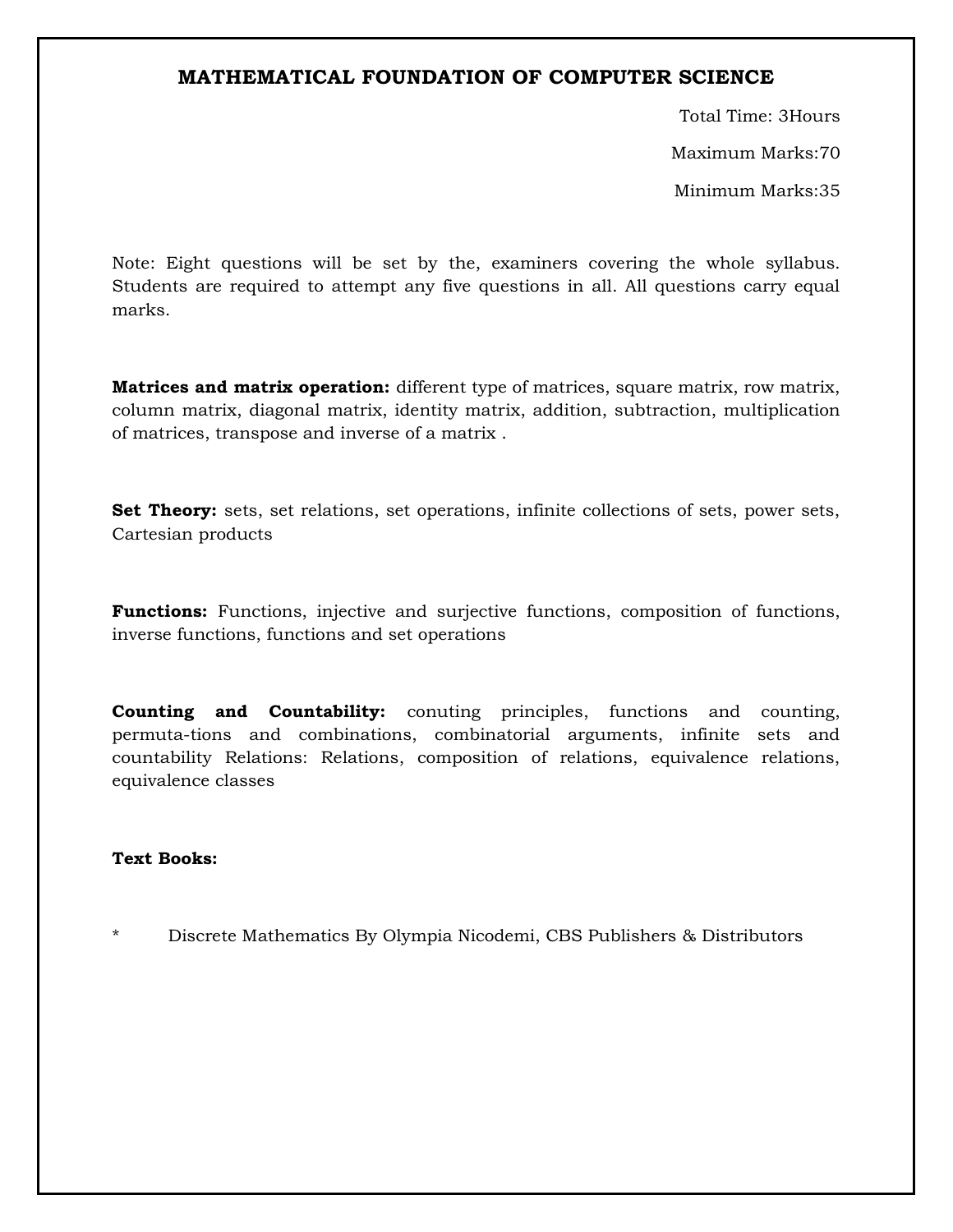## **INTERNET AND WEB DESIGNING**

Total Time: 3Hours Maximum Marks:70

Minimum Marks:35

Note: Eight questions will be set by the, examiners covering the whole syllabus. Students are required to attempt any five questions in all. All questions carry equal marks

**Electronic Mail:** Introduction, advantages and disadvantages, Userids, Pass words, email addresses, message components, message composition, mailer features, E-mail inner workings, E-mail management, Mimetypes, Newsgroups, mailing lists, chat rooms.

**The Internet:** Introduction to networks and internet, history, working of Internet, Internet Congestion, internet culture, business culture on internet. Collaborative computing & the internet. Modes of Connecting to Internet, Internet Service Providers(ISPs), Internet address, standard address, domain name, DNS, IP.v6.Modems and time continuum, communications software; internet tools.

**World Wide Web:** Introduction, Miscellaneous Web Browser details, searching the www: Directories search engines and meta search engines, search fundamentals, search strategies, working of the search engines, Telnet and FTP.

**Privacy and security topics:** Introduction, Software Complexity, Encryption schemes, Secure Web document, Digital Signatures, Firewalls.

Introduction hypertext markup language, Web page installation, Web page setup, Basics of HTML & formatting and hyperlink creation. Basic and advanced HTML, java script language,

#### **Text Books:**

- Fundamentals of the Internet and the World Wide Web, Raymond Greenlaw and Ellen Hepp - 2001, TMH
- \* Internet & World Wide Programming, Deitel, Deitel & Nieto, 2000, Pearson Education